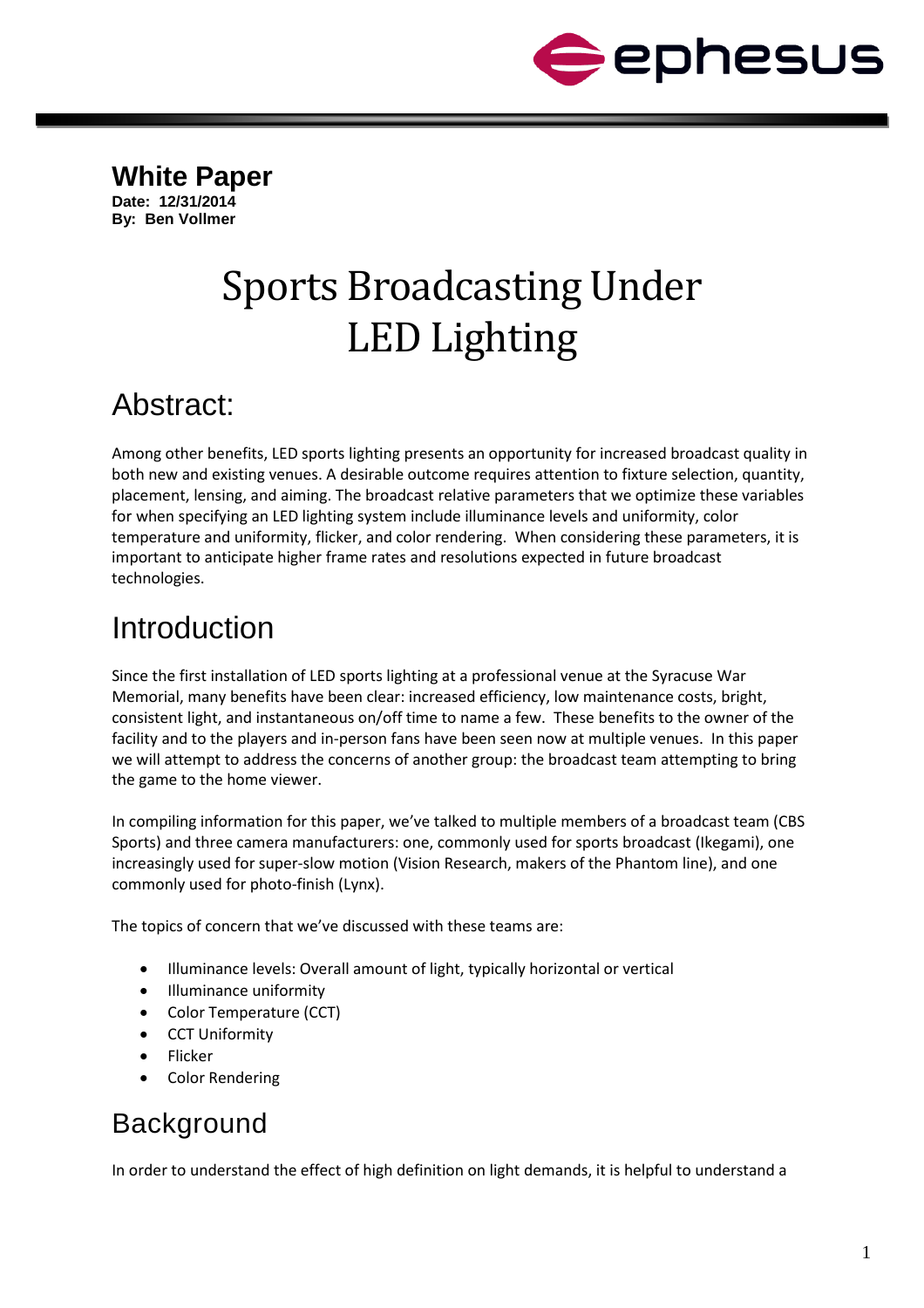little about the physics of a camera making an image. In order to achieve a properly exposed image (neither too bright nor too dark) there are four basic parameters that can be adjusted: exposure time, aperture, gain and sensor size.

**Exposure Time:** The time that the sensor or film is exposed to the light to expose a single frame. A longer shutter time allows more light into the camera, and creates a brighter image. A shorter exposure time will show less motion blur in a freeze-frame; whether this creates a better or worse end result is subjective. Note that while each photosensor (pixel) will be exposed *for* the same amount of time, it does not necessarily follow that photosensor is exposed exactly *at* the same time: Cameras that do expose the entire frame at the exact same time are said to have a global shutter. Others, like most still cameras adapted for video, or a photo-finish camera, will scan across the image using a rolling or slit-scan shutter.

In video, the exposure time is limited on the top end by the frame rate. The relationship between the shutter time and the frame rate is indicated by the shutter angle. Video shot at 60 frames per second can have exposure time of, at most, 1/60<sup>th</sup> of a second. This corresponds to a 360 degree shutter angle. Video shot at 60 fps with exposure time of  $1/120<sup>th</sup>$  is said to have a 180 degree shutter angle. Movies were traditionally shot at 24 frames per second with a 180 degree shutter angle (for a  $1/48<sup>th</sup>$  second exposure time), and these settings are commonly used in digital film making to emulate the traditional look, though we are beginning to see some film shot at 48fps. Video for broadcast is typically 24 (often actually 24/1.001), 25, 30 (often 30/1.001), 50 or 60 (often 60/1.001) frames per second, with a 180 degree shutter angle common. Slow motion, with its fast frame rates and corresponding short exposure times may require close to a 360 degree shutter angle to get the light necessary. At the time of writing, a great explanation of shutter angle is available from the Red camera website here: [http://www.red.com/learn/red-101/shutter-angle](http://www.red.com/learn/red-101/shutter-angle-tutorial)[tutorial](http://www.red.com/learn/red-101/shutter-angle-tutorial)

**Aperture:** The aperture, or iris, is made up of a ring of blades that can limit the internal diameter of the lens. A larger aperture will allow more light and create a brighter image. A larger aperture also has the effect of decreasing the depth of field of the image, meaning that less of the image will be in focus. This is generally considered a negative for applications such as sports broadcasting, where it can be difficult to maintain focus on moving targets and the viewer expects to be able to look around the image. It is often desirable in film making, where the director desires to direct the viewer's attention to particular elements on screen by blurring background (or foreground) elements.

Aperture is commonly indicated by an f-number (videography commonly uses t-stop terminology), which normalizes the aperture for the focal length of the lens. A 50mm lens with a pupil diameter of 12.5mm is at an f-stop of 50/12.5, known as f/4. A 200mm lens open to 50mm is also set to f/4 (200/50). This convention allows a photographer to easily maintain exposure settings while changing lenses or zooming a lens across its focal length range. This is because the amount of light gathered from a given scene at one focal length at f/4 should be the same as at any other focal length at f/4. Lenses with T-stop nomenclature are further corrected for the light transmission properties of the glass, making this ideal somewhat closer to reality.

**Gain:** Increasing the gain increases the sensitivity of the camera to light. This is the equivalent of increasing to a higher ISO setting on a consumer digital camera, or changing to a higher ISO (faster) film in a film camera. Higher gain settings are useful in low light, but come at the expense of a noisier image. Similarly, the brightness of the image can be adjusted in post processing, but generally at the cost of adding more noise than would have been present by setting the gain correctly in the camera.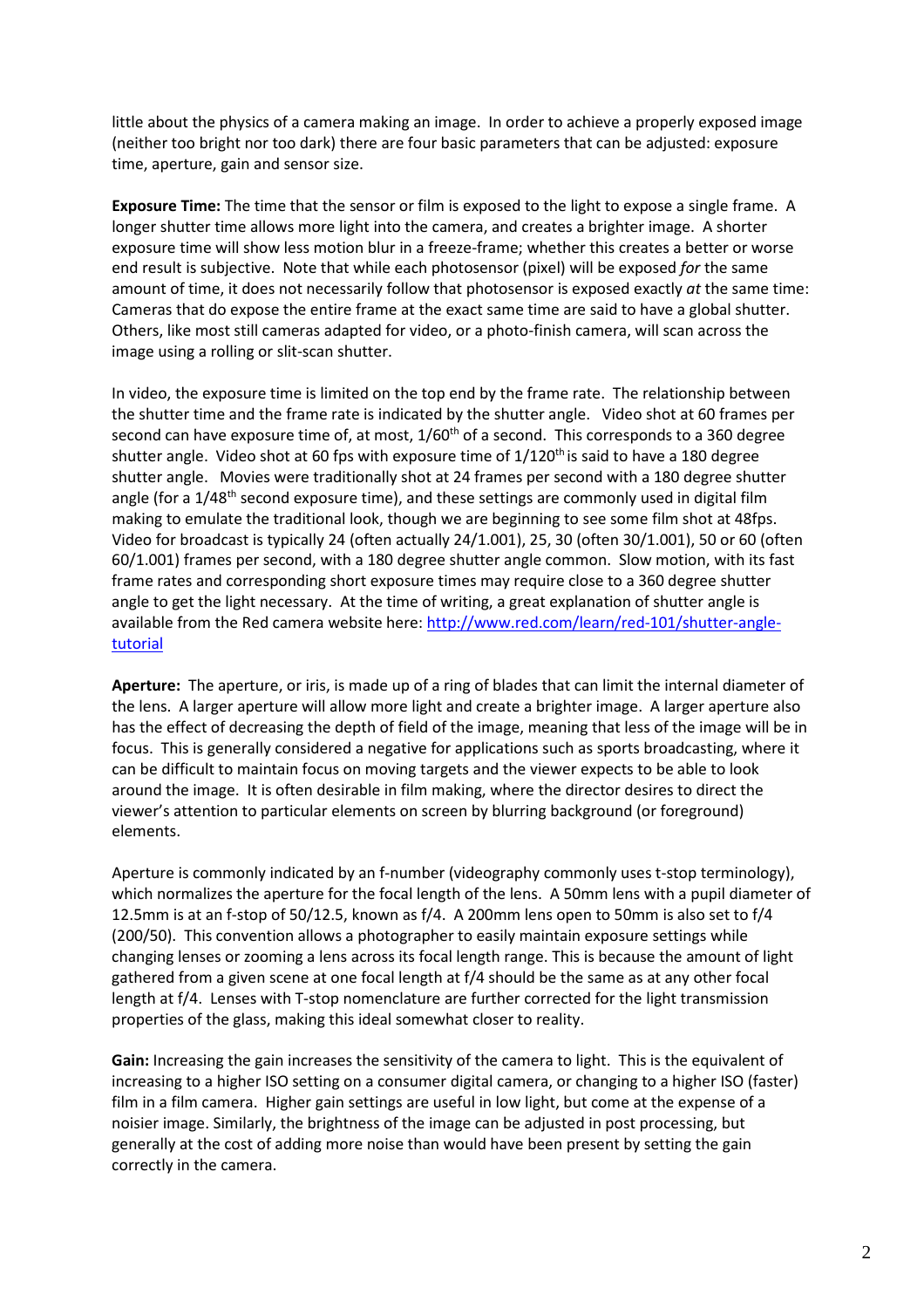**Sensor Size:** The three things that must be balanced to create a properly exposed image are exposure time, aperture, and gain. So why is it that a picture taken with a small cell phone or pointand-shoot can look so different from one taken with a professional camera, even when those three settings are the same? There are a couple reasons. One big one is the quality of the lens. Modern sensors often have pixel density high enough to out-resolve most consumer quality lenses (meaning that increased pixel counts do not further increase the amount of information actually recorded in the image.) Another big difference is the size of the sensor(s) recording the image. A larger sensor has 2 primary effects on the image:

1) **Longer Focal Length**: For a given field of view, a larger sensor will require a longer focal length lens, which comes with a shorter depth of field. This can be desirable in artistic endeavors, but is generally undesirable in sports broadcasting.

2) **Lower noise:** Larger pictures receive greater photon flux over a given exposure, while noise increases by only the square root of the photon flux, resulting in a cleaner image. This becomes especially important in light-limited environments like high speed sporting events at night, where fast shutter speed and small apertures are desired.

| <b>Description</b>                      | Dimensions (mm)  | Area( $mm2$ ) |
|-----------------------------------------|------------------|---------------|
| 1/3.2" (iPhone 5)                       | 4.54 x 3.42      | 15.53         |
| 2/3" (many broadcast cameras)           | $8.8 \times 6.6$ | -58.1         |
| Super 35 (broadcast and cinema cameras) | 24.89 x 18.66    | 464.44        |
| 35mm Full Frame (professional DSLR)     | $36 \times 24$   | 864           |

Sensor sizes vary pretty drastically, and so, in turn, does low light performance:



Relating these numbers directly from one camera to the next can be complicated by the fact that broadcast cameras often use a prism to separate the red, green, and blue parts of the spectrum, and record each on a monochrome sensor, effectively tripling sensor area with the added benefit of removing the low-pass filter required by single sensor cameras (sensors with adjacent pixels filtered for red, green, and blue reception) to eliminate a rippled effect (moiré pattern).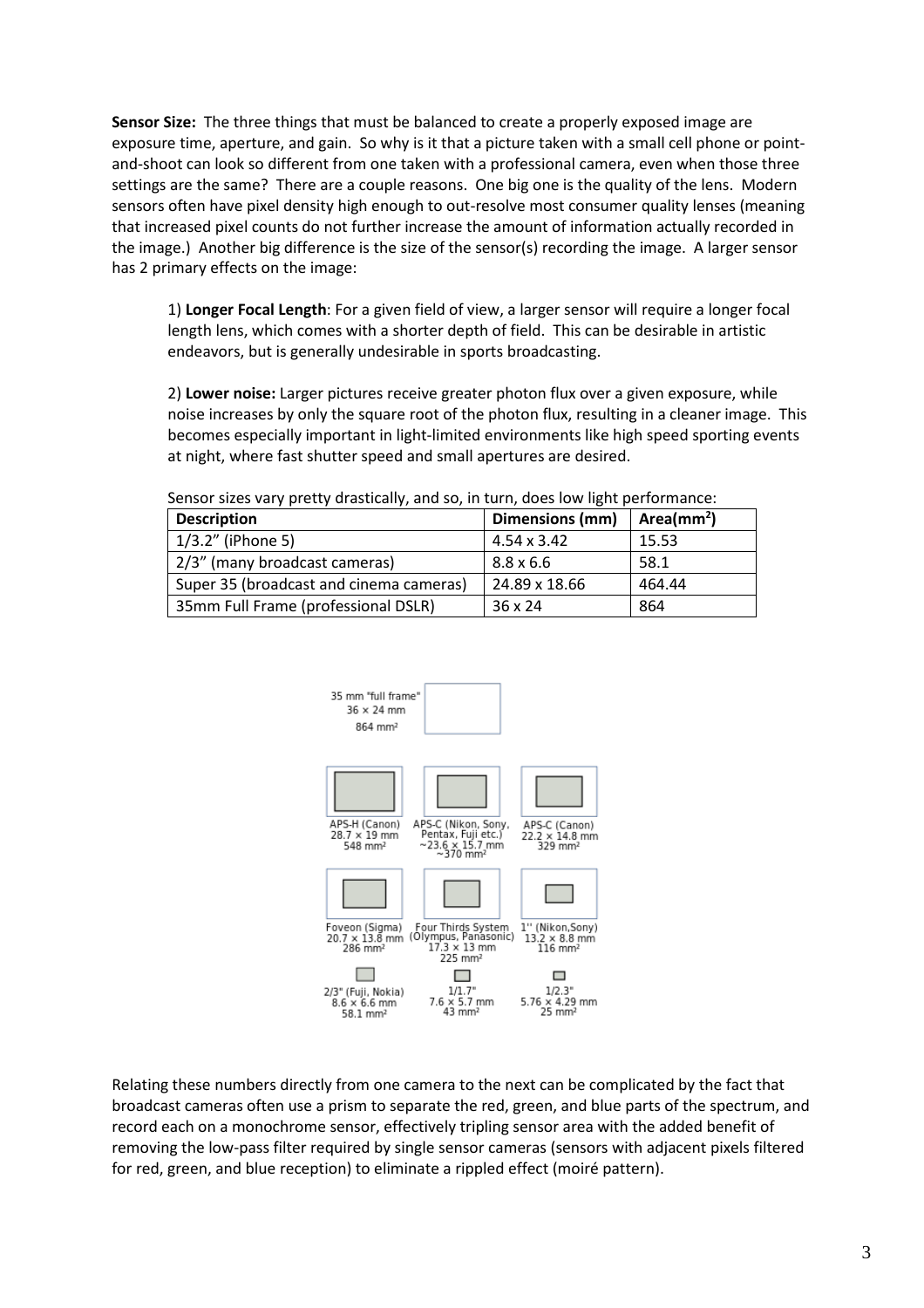#### Illuminance

Illuminance is the measure of luminous flux (light energy) reaching a unit area, and is measured in Footcandles (Fc) or Lux (1Fc = 10.752 Lux). The human eye is incredibly well adapted, functioning with varying degrees of sharpness and comfort from levels well below 1 Fc to levels greater than 1 million Fc. For reference, on a bright, clear day one can expect sunlight to provide approximately 10,000 Footcandles (Fc). On an overcast day (or "normal" as we call it in Syracuse) daylight provides between 100 and 1000 Fc. Standard indoor levels are typically 15 to 80Fc. Illuminance levels affect several factors of the broadcast of a sporting event. In each case, it is preferable to have the highest possible light levels.

- 1. Brighter lighting allows for lower gain levels in cameras. High gain levels can result in a noisy image- the digital equivalent to the grain seen in images taken with high-speed film. Sensor technology has improved rapidly in this area, and likely will continue to do so, but the fact remains that lower gain is better.
- 2. More light allows the camera operator (whether controlled remotely or not) to use a smaller aperture (iris) in the lens. A smaller aperture has the primary effect of allowing less light, but also the secondary effect of increasing the depth of field of the image (the range of the image that is in focus). While a shallow depth of field can be desirable in film making for artistic affects and leading the viewer's eye, in sports it is generally desirable to have as much of the field in play in focus as possible. Particularly in fast-paced and unpredictable sports, it can be a difficult task for camera operators to maintain focus.

This issue is magnified in the case of high speed cameras, like the Phantom. These cameras require more light due to their short exposure times, and therefore are likely to use a faster (wider aperture) lens. Additionally, they make use of larger sensors, which require longer focal length lenses for a given framing, which in turn further reduce depth of field.



*Figure 1: Phantom cameras are capable of shooting thousands of frames per second.*

3. As higher light levels allow for shorter exposure times, it also allows for faster frame rates. The majority of sports are broadcast at 60 frames per second, so the ability to record at 120 or 240FPS provides a slow motion replay at a 2x or 4x time base. Typically, speeds of 300- 400FPS are adequate to capture critical action, but for highlight reels and for certain very fast events, higher speeds can be used. Video taken using the phantom cameras during the 2014 NBA playoffs is available on YouTube today. It appears to be slowed approximately 10:1, which, assuming a 60FPS playback rate, would indicate that it was shot at 600FPS.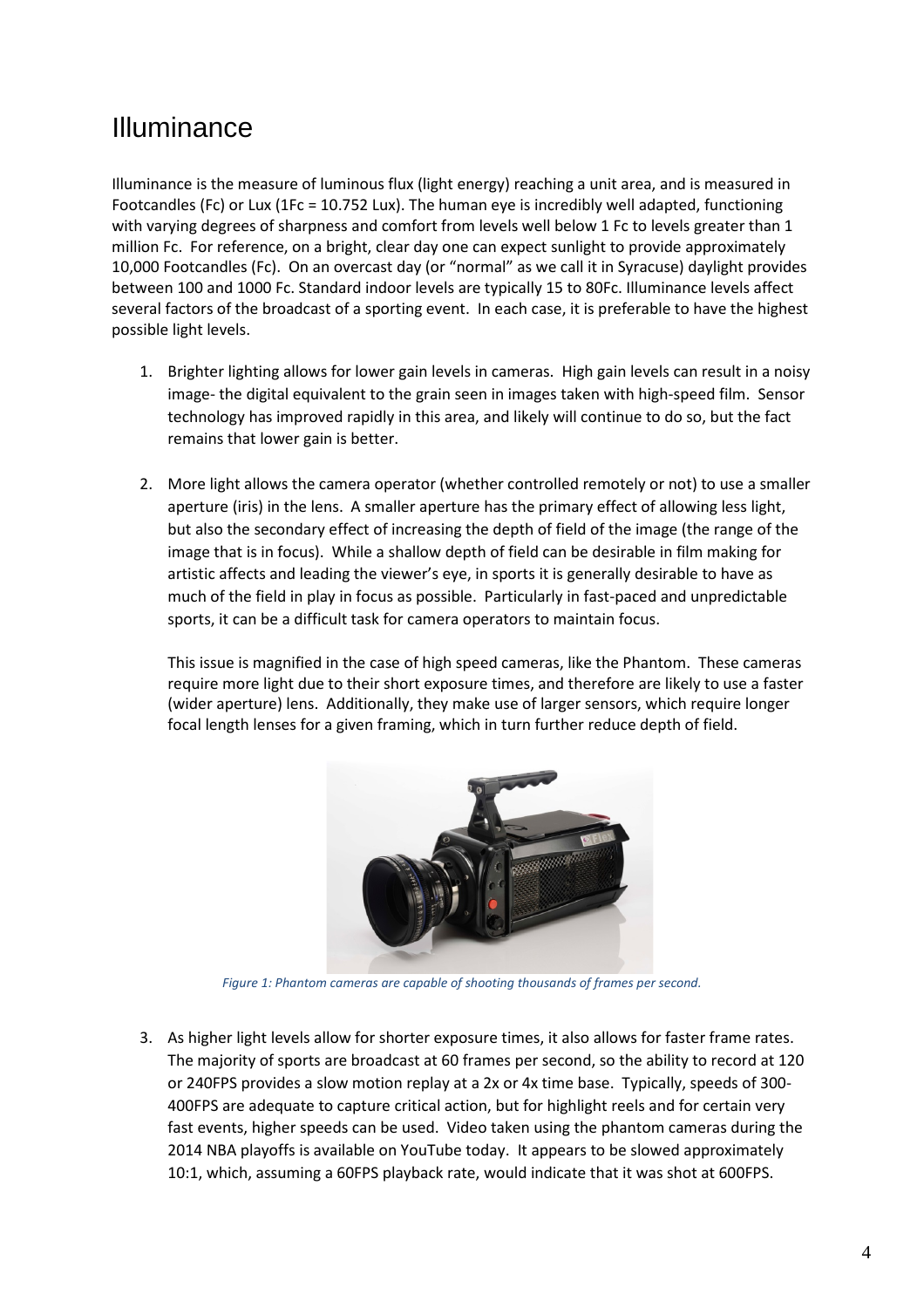Less common is video taken at thousands of frames per second (used to capture the spinning of a baseball leaving a pitcher's hand, for example). With today's sensors and a fast lens, it is possible to capture high quality video at 1000FPS with light levels of about 325Fc, and when pressed, passible images can be made in light levels less than half that (down to around 100Fc, with a 360 degree shutter). In the coming years, it would not be surprising to see that capability double, as the noise characteristics of the cameras continue to improve.

It is important to note that illuminance is an inherently directional measurement. The luminous flux striking a surface is relative not only to the environment the surface is in, but also the direction the surface is facing. This is easily seen: hold your hand out on a sunny day. The top will be illuminated by the sun (to approximately 10,000Fc), the bottom will be illuminated to a much lower level by light reflected from below. This is relevant to our discussion of broadcast as, simply put, the camera cares about the footcandles it can see. In most cases, this means that broadcast is governed by vertical footcandles (those measured holding a meter 90 degrees to the ground) since cameras are generally placed at a relatively low angle relative to the surface of play. In indoor venues, this can work against us. A fixture directly overhead does not contribute to vertical illuminance (though with a wide enough beam it will contribute to vertical Fc at points diagonally below). Generally, the positions available for mounting lights are at a relatively high angle to the surface of play, and thus generate a lower level of vertical footcandles than horizontal.



*Figure 2: Illuminance is dependent on direction of light*

The Illuminance level specifications vary substantially based on the sport being played and the criticality of flawless broadcast. While some organizations guard their requirements as proprietary, the below table indicates some typical values for horizontal and vertical illuminance specification.

|                               | <b>NCAA National Broadcast Requirements</b> |                         |                 |                         |                         |                         |                                                        | <b>Sample</b>                                    | <b>Sample</b>                                              |
|-------------------------------|---------------------------------------------|-------------------------|-----------------|-------------------------|-------------------------|-------------------------|--------------------------------------------------------|--------------------------------------------------|------------------------------------------------------------|
|                               | <b>Baseball</b><br>Infield/Outfield         | <b>Basketball</b>       | <b>Football</b> | <b>Ice Hockey</b>       | <b>Soccer</b>           | <b>NHL Requirements</b> | <b>FIFA Professional</b><br><b>Soccer Requirements</b> | <b>Professional</b><br><b>Televised Football</b> | <b>Professional</b><br><b>Televised</b><br><b>Baseball</b> |
| <b>Horizontal Footcandles</b> | 100 / 70                                    | 100                     | 100             | 100                     | 100                     | 200                     | 2500 lux (232 fc)                                      | 250                                              | 250/200                                                    |
| <b>Horizontal Uniformity</b>  | 1.5:1/2:1                                   | 1.7:1                   | 1.7:1           | 1.7:1                   | 1.7:1                   | 1.3:1                   | 1.6:1                                                  | 1.5:1                                            | 1.2:1/1.7:1                                                |
| Camera#1                      | 1st & 3rd Bases                             | <b>Center Main Side</b> | 50 yd line      | <b>Center Main Side</b> | <b>Center Main Side</b> | Main                    | Fixed                                                  | Main                                             | High                                                       |
| <b>Vertical Foot Candles</b>  | 70 / 40                                     | 100                     | 100             | 100                     | 100                     | 144                     | 2000 lux (186 fc)                                      | 200                                              | 150 / 135                                                  |
| <b>Vertical Uniformity</b>    | N/A                                         | 1.7:1                   | 1.7:1           | 1.7:1                   | 1.7:1                   | 1.3:1                   | 2:1                                                    | 1.5:1                                            | 1.2:1/1.7:1                                                |
| Camera#2                      | <b>High Home Plate</b>                      | End                     | End Zone        | End                     | End                     | Reverse                 | Field                                                  | End                                              | Low                                                        |
| <b>Vertical Footcandles</b>   | 70 / 40                                     | 60                      | 60              | 60                      | 60                      | 144                     | 1400 lux (130 fc)                                      | 150                                              | 125                                                        |
| <b>Vertical Uniformity</b>    | N/A                                         | N/A                     | $25 - 45K$      | N/A                     | N/A                     | 1.3:1                   | 2.9:1                                                  | 2.5:1                                            | 1.7:1                                                      |

*Ephesus Solution:* Ensuring adequate illuminance, particularly vertical footcandles, is a question of physics that must be solved through careful photometric layout through a combination of using customized lenses and aiming fixtures at one side/end of an arena across to the other. The range of lenses available on Ephesus Arena and Stadium solutions allow us great flexibility in these layouts. This ensures every venue has adequate light on the surfaces the camera is facing. For example, at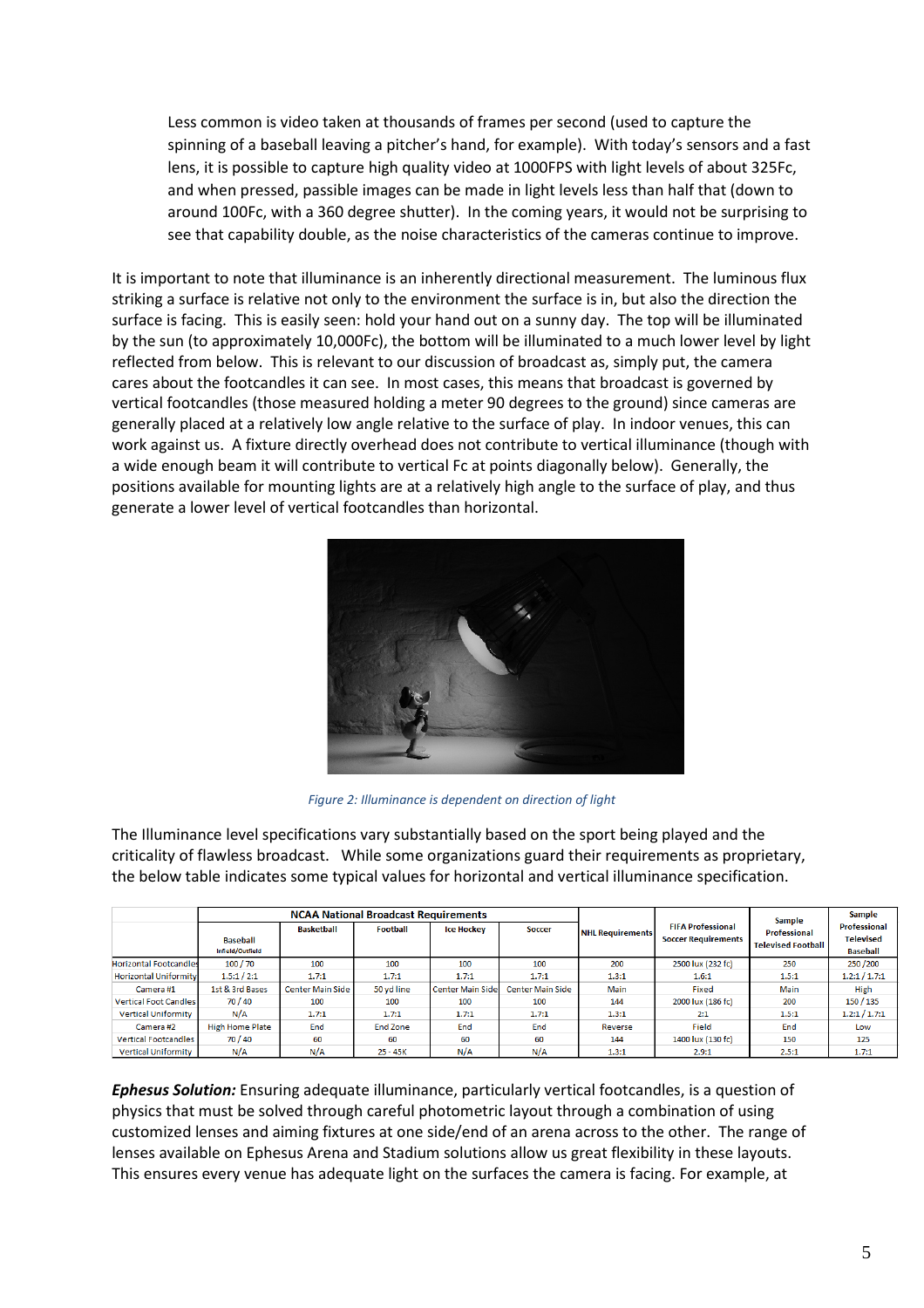the Ricoh Coliseum in Toronto, Ontario, Ephesus lighting more than tripled the overall lighting levels from 40 fc average to 157 fc providing excellent light for broadcasting.



*Figure 3: Ephesus LED installation at Ricoh Coliseum in Toronto more than tripled the previous illuminance levels*

### Illuminance Uniformity

While modern cameras have a high degree of latitude in adjusting to light levels, it is best if that light level is even throughout the range of that camera. Cameras and televisions are far less accommodating to lighting hot and dark spots than the human eye, and it is difficult in a fast moving sport to adjust exposure while following action. Additionally, a fast moving object tracking through an unevenly lit area will appear to speed up and slow down as it goes through alternatingly brighter and darker areas.

Uniformity is generally specified either as the ratio of the minimum to the maximum values on a grid of points overlaid on the playing surface, or as a ratio of the minimum to the average, with min over max being more strict in identifying hot spots. Some venues add additional requirements for uniformity gradient and coefficient of variation, which are alternative measures of uniformity.

In addition to getting even lighting levels across the targeted surface, it is important that the photometric takes into account issues like glare and direct reflection. While a luminaire mounted low with a relatively horizontal beam angle will do a great deal to increase vertical illuminance, it will also tend to shine into the eyes of athletes and spectators. A great deal of additional information on glare is available in another Ephesus bright paper, here: [http://www.ephesuslighting.com/wp](http://www.ephesuslighting.com/wp-content/uploads/2014/01/Addressing-Glare.pdf)[content/uploads/2014/01/Addressing-Glare.pdf](http://www.ephesuslighting.com/wp-content/uploads/2014/01/Addressing-Glare.pdf) 

When light hits a surface, it will be reflected either as a diffuse reflection or a direct reflection. A diffuse reflection is one where light is reflected in all angles equally. A piece of felt produces primarily diffuse reflections. A direct reflection is one where the light reflects from the surface at the angle of incidence, like in a mirror. Many sporting surfaces (such as a glossy hardwood floor or a sheet of ice) produce strong direct reflections, so it is important that lights are placed so that they are not in the family of angles covered by the primary camera locations.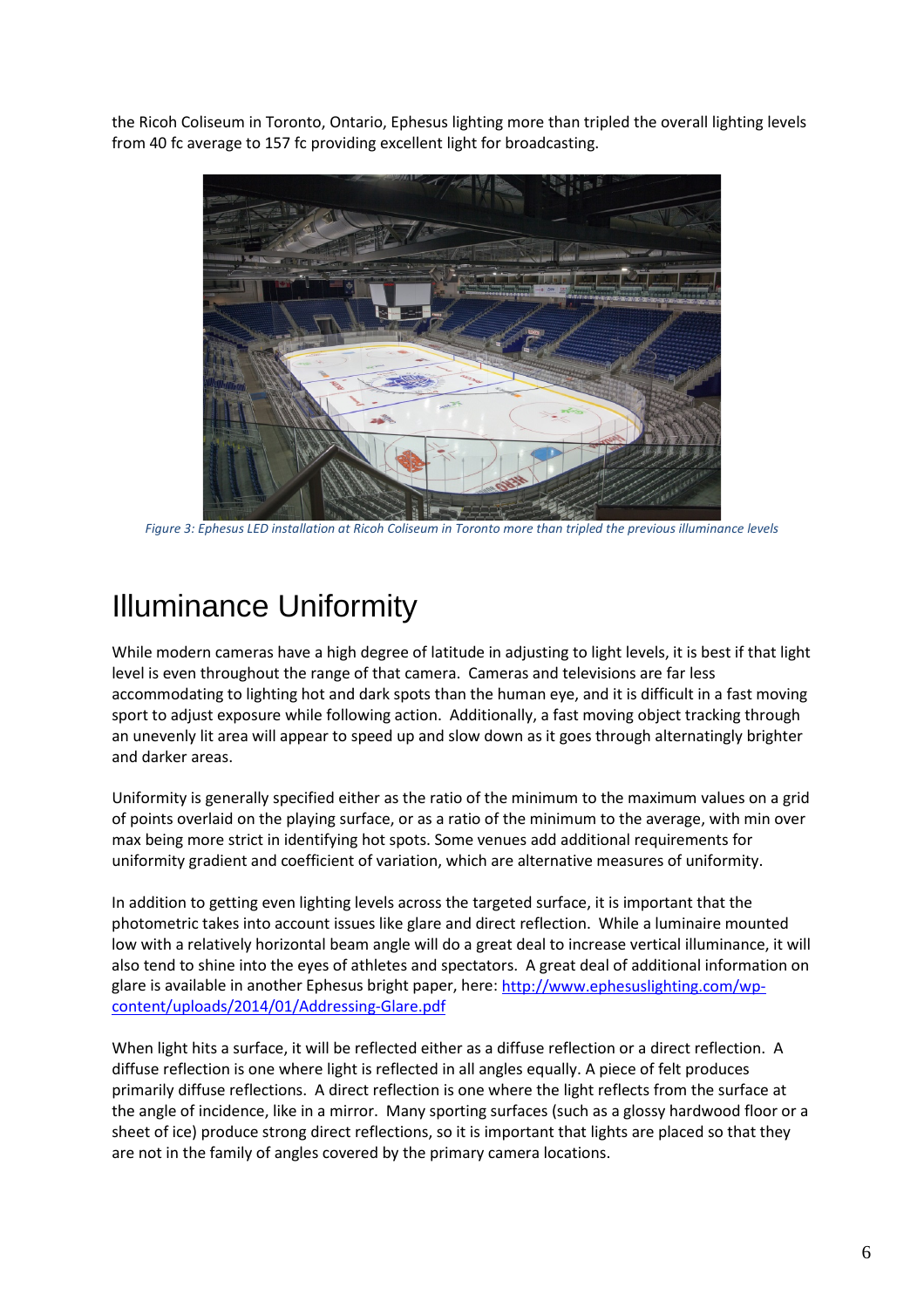

*Figure 4: Light placement should consider direct reflections to the camera's point of view*

**Ephesus Solution:** Uniformity is determined by the fixtures chosen for an installation and the position and aiming of those fixtures. Ephesus photometric engineers have fixtures of multiple power levels to choose from, with multiple lensing options for each, allowing a great deal of flexibility. This flexibility in output and lensing allows us to achieve great uniformity without adding cost due to additional fixtures. In case studies of retrofit installations, Ephesus has consistently improved or matched the existing uniformity standards using up to 50% less fixtures than the previous installation of metal-halide lighting. For example, in the Ohio University installation below, Ephesus replaced 133 metal-halide sports lights with 52 LED fixtures, and improved horizontal uniformity from 2.11 to 1.39 and vertical uniformity from 1.89 to 1.43, meeting the NCAA national broadcast requirement.



*Figure 5: Ephesus Lighting reduced fixture count from 133 to 52 and improved uniformity to meet NCAA National Broadcast specifications*

#### Color Temperature and CCT Uniformity

Correlated color temperature (CCT) describes the color of light given off by a light source (an idealized "black body", which for the purposes of this discussion can be envisioned as a bulb filament) when heated to a given temperature. A source heated to a lower temperature (2000k) gives off an orange color light (described as "warm"), while a source heated to a higher temperature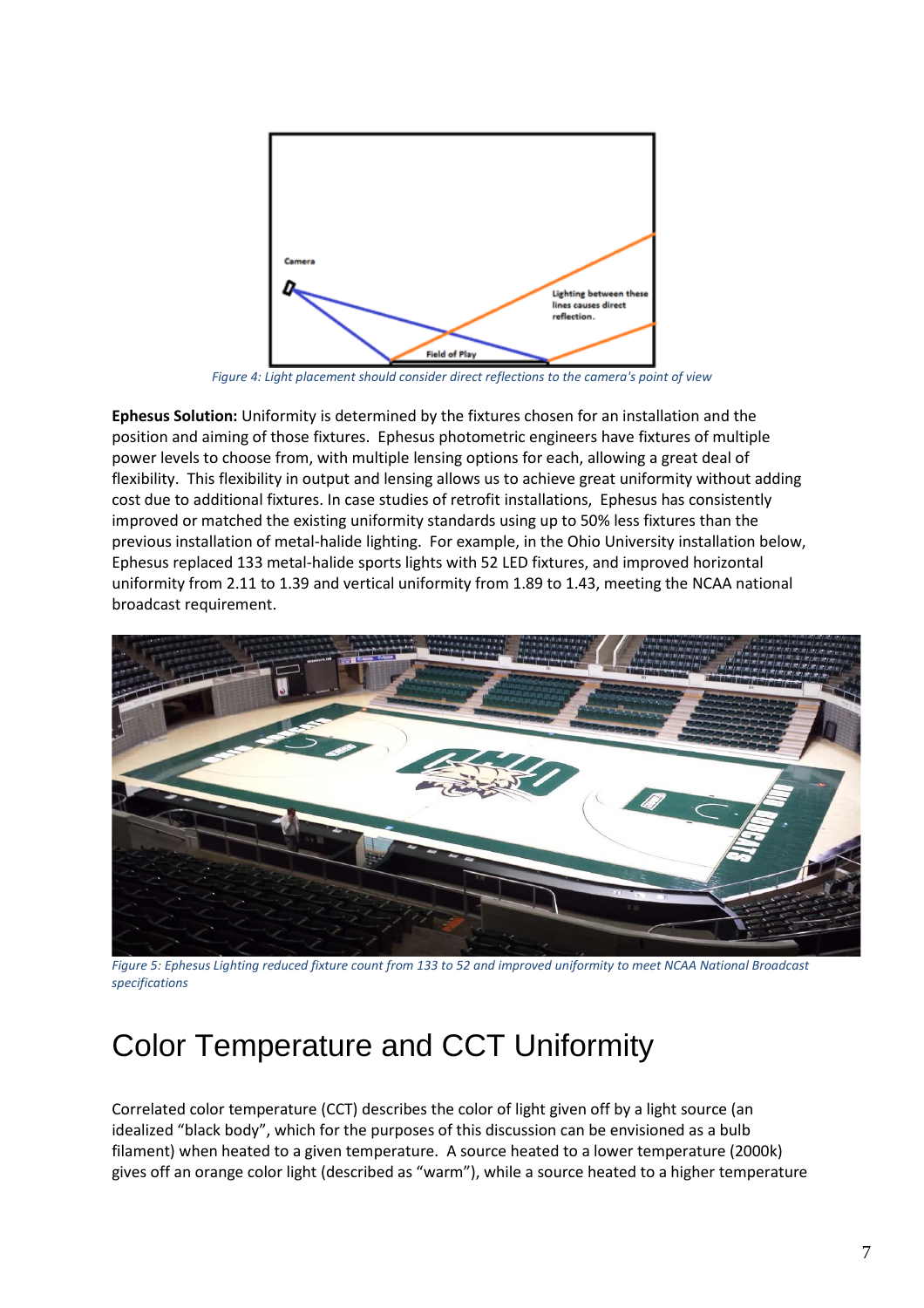(7000K) gives off a blue light. The description of colors using "warm" and "cool" this way is somewhat subjective, but daylight on a cloudy day sunlight will be roughly 6000K, while at sunrise or sunset it may measure close to 3000K, and sunlight on a clear day is generally accepted to be 5500- 5600K. The photographic industry has long considered 5600K to be the standard CCT for daytime outdoor lighting, and most flash and supplemental lights designed for film and broadcast have been designed to match 5600K lighting (and are filtered to match sunsets or especially blue light). It is often helpful in broadcast and film to have lights that match daylight in this way so that a scene that contains light from windows, doors, or otherwise limited daylight can utilize artificial lighting to supplement or highlight without causing uneven color across the field.



*Figure 6: Color temperature of lights commonly ranges from 3500K to 7000K*

While the human eye quickly adjusts to light extreme color temperatures seen in person (the brain easily recognizes a white object under yellow light), the same scene viewed without color correction will look very poorly produced on television. Live broadcast sports require the work of a colorist (often the same individual who controls camera exposure) to ensure that whatever the actual color temperature of the lighting at the venue, we perceive it at home as though the light were approximately 5600K. While this adjustment is as simple as the adjustment of a slider, it should be noted that like film cameras before, digital and broadcast cameras are designed to work optimally at 5600K, and so some additional gain is required to make this adjustment. This additional gain has the same detrimental effect as it does when used to compensate for low light level, i.e., the introduction of more noise to the image than would otherwise be present. This effect is small enough that it can be ignored in the face of a compelling argument for other temperatures where they might be subjectively preferred for the in-person experience or when matching late evening lighting is a priority, but in the absence of such concerns, we advise customers to light sporting venues at 5600K to make them look their best on the television.

**Ephesus Solution:** Ephesus lights are produced at a standard of 5600K for optimal broadcast without the need for filtering. LEDs also offer the flexibility for color tuning; by using a range of color temperatures paired with a control system, the same fixture can be tuned from 4000K to 6500K with no decrease in the total lumen output. This is useful for venues that have both basketball, where the preference is a warmer CCT, and hockey where a cooler CCT is preferred. LED color temperatures are determined at the time of manufacture, and the manufacturers "bin" LEDs by color as well as by efficiency. Ephesus buys LEDs from very specific bins to be sure that we get even color across an installation and the most efficient lights possible. Unfortunately, CCT is not the end of the discussion when specifying LEDs for lighting. Unlike an incandescent bulb but like metal-halide technology, an LED can potentially produce light of a color that does not fall near the black body curve. This means that in addition to a CCT, the light could produce a green or magenta tint. Ephesus avoids LEDs in these bins to produce a natural looking light, and unlike metal-halide bulbs, which can tend to "pinkout" over time, the LED will stay consistent over its lifetime.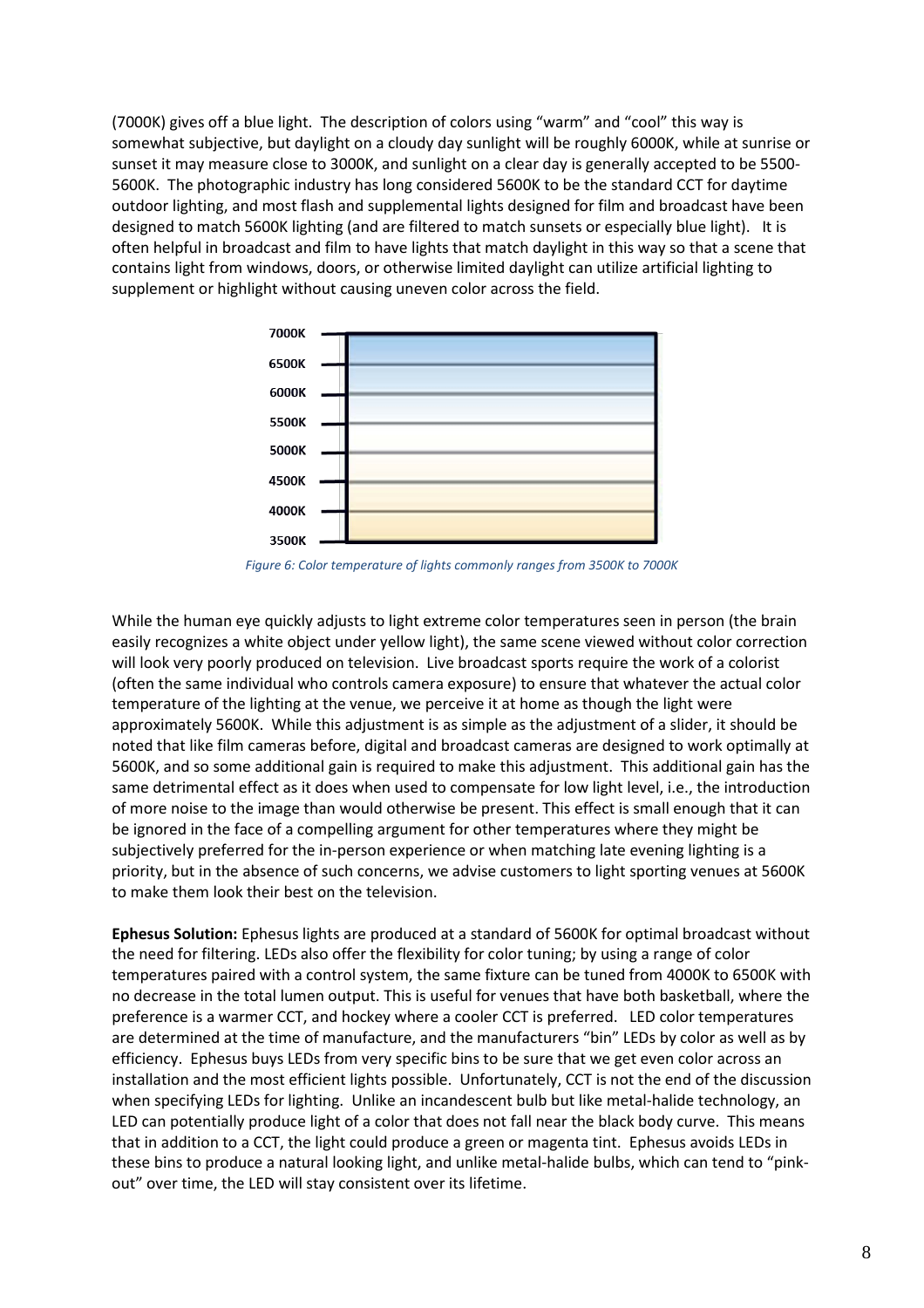There are a couple of considerations in the design of the LED fixture itself that can affect color uniformity. While an LED will behave predictably over its life, its color can change slightly with the current driven through it. For this reason, Ephesus sports light always have their LEDs driven with the same current, dimming instead by decreasing duty cycle, eliminating this concern. Finally, a bare LED can show significantly different color based on the angle at which it is viewed (color-over-angle), and quality lensing like that designed into every Ephesus light is required to ensure that color is well mixed throughout the beam.

## Flicker

Born from a variation in light output over time, flicker should be a consideration of anyone specifying a lighting system for use with broadcast or cinema. It is not a given that a lighting system of any type of fixture will perform well in this area; there are good and bad solutions of fluorescent, metal-halide, and LED varieties where flicker is concerned. Further, while any flicker occurring above 1500Hz will be invisible to the naked eye, cameras have the potential to be much more demanding. A metal-halide or fluorescent fixture with a magnetic ballast can show flicker at frequencies well below thresholds required for broadcast. This can drive a need for high numbers of fixtures, as a proper photometric will require coverage of a given area by lights on each of the three power phases in an attempt to smooth the light delivered to the field. Lights visible on screen can be distracting due to flicker even when the light on the field is passable in these installations.

As shutter speeds increase, as they must for high frame rates, so must the flicker performance of the lighting. Broadcasters will increasingly want to shoot at 120fps when lighting allows for smoother slow-motion, and high profile sporting events are likely to have a super-slow motion (x-mo) camera such as the Phantom V642, which are capable of high definition video at over 5,000fps for short periods. That said, speeds much in excess of 1000fps are exceedingly rare for sports even in daylight, not because of any technical limitation, but because the action of most sports is not fast enough to necessitate going beyond these rates for compelling video.

**Ephesus Solution:** Ephesus has tested sports lights with commonly used broadcast to prove no perceptible flicker at frame rates over 2500fps on a single fixture (as fast as is currently realistic under common indoor illuminance levels). Further, since our LED fixtures are not susceptible to any synchronization with their input power phase, there is no need to stagger lights across phases for flicker purposes.

# Color Rendering

Color rendering describes the effect that lighting has on the color appearance of an object. Under daylight, we see objects under a broad, even spectrum of light, giving our eyes the greatest possible color information. While incandescent bulbs provide a similar spectrum, many other light sources do not. Fluorescent lamps, metal-halide fixtures, and LEDs all fall into this second category.

Color rendering is most often specified using CRI (Color Rendering Index). CRI quantifies inaccuracies in rendering at eight specific colors, averages these errors, and normalizes results based on a perfect score of 100. CRI has many known limitations, particularly in describing the subjective experience of viewing objects under LED lights. It can either over or under rate the subjective quality of a light source, and lacks specifically in the area of assessing the interaction between a light source and films and sensors. Many other systems have been proposed, but none are nearly as widely used. The European Broadcasting Union (EBU) has developed the Television Lighting Consistency Index (TLCI).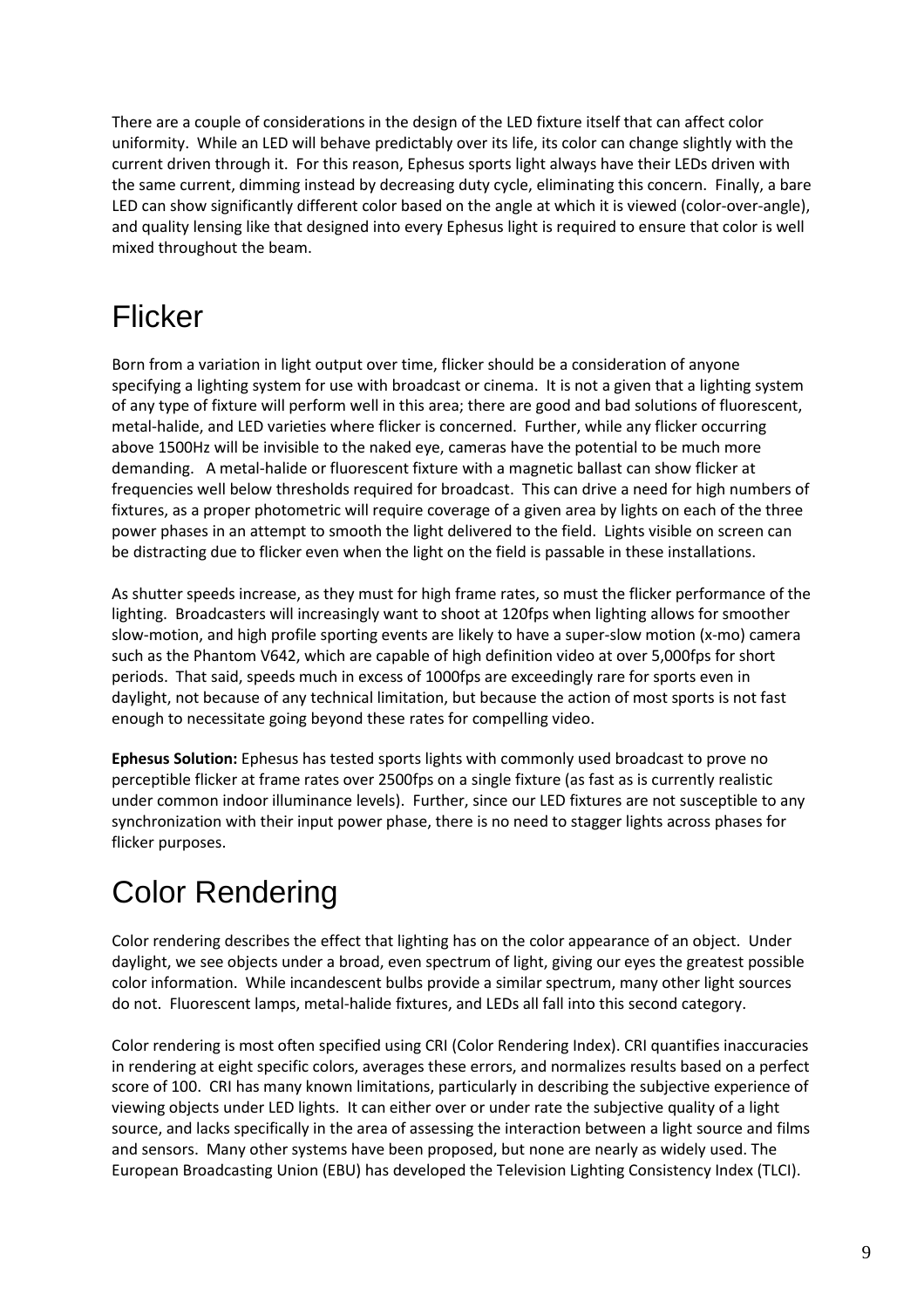The TLCI measures a test luminaire against a reference emitter using an x-rite ColorChecker and a spectroradiometer. This indicator is designed to test a luminaire's performance with a camera of known responsivity. We hope to see such an indicator standardized, simplified, and automated.

**Ephesus Solution:** Color rendering is an area in which LED has approved in recent years, and an area where there is still room for improvement. Very high CRI LEDs are available, but at the expense of the efficiency that has made LED sports lighting a practical and affordable solution. CRIs of LEDs used for sports lighting are generally in the range of 70, which is on par or higher than the majority of the legacy lighting that they are replacing. We have tested our lights under a variety of commonly used broadcast cameras, both under laboratory conditions and in the arena, and have seen very good subjective results, ensuring that team colors "pop" and that flesh tones are rendered naturally and accurately.

#### Miscellaneous Considerations

- Between lighting controls, microphones, headsets, cameras with radio streams and controls, strobes with radio control, and consumer devices used by fans, a large arena or stadium on game day is a busy RF environment. It is important for facilities managers to keep track of the spectrum use in their facility and to communicate this information to the incoming broadcast team well prior to game day. The Ephesus Blackbox control system is a FCC/IC compliant solution designed to function in this environment and control its lights. It delivers optimal performance with minimal interference to other radio systems by implementing frequency, spatial, and non-deterministic time diversity, and limiting spectrum usage when the lights are kept to a static setting. Contact us for more information about our RF solution and the security it offers.
- Lens flare is due to bright light in the frame or shining into the lens from outside the frame that scatters and reflects internal to the lens, causing the formation of circles and starbursts in the image as well as an overall decrease in contrast. It can be eliminated in large part between the use of hoods to shade the lens from stray light, and the use of quality light fixture lensing coupled with light placement and aiming designed to control glare.
- Ephesus lights can be controlled in ways that legacy lighting systems cannot, allowing for dynamic use to emphasize an area, to give the appearance of motion, to emulate flash bulbs or pulses, or to add color. We are excited for the ability this gives us to add an entertainment factor to the lighting that never existed in the past, but we recognize that it poses challenges for broadcasters. It is important that the broadcast team and the facility are in communication about what lighting effects will be used, at what time, and how long they will last. This allows the broadcast team to prepare by taking cameras out of auto-iris and switching to a wide-angle view that allows the home viewer to get a better sense of the effect. Additionally, they can be prepared to show a graphic, a prepared package of highlights or interviews, or an on-air personality lit with supplemental lighting.
- Illuminance levels in crowds and along sidelines can vary considerably from venue to venue. It is our recommendation that sidelines be lit to levels similar to the field to make player and coach reaction shots easy. Crowd illumination should be considered on a case-by-case basis. Some venues prefer a photometric that puts a strong curtain/spotlight affect around the floor, either to create a theater-like dramatic effect, or to hide empty seating in the stands. Facilities with dependably strong crowd participation may want to light a few rows or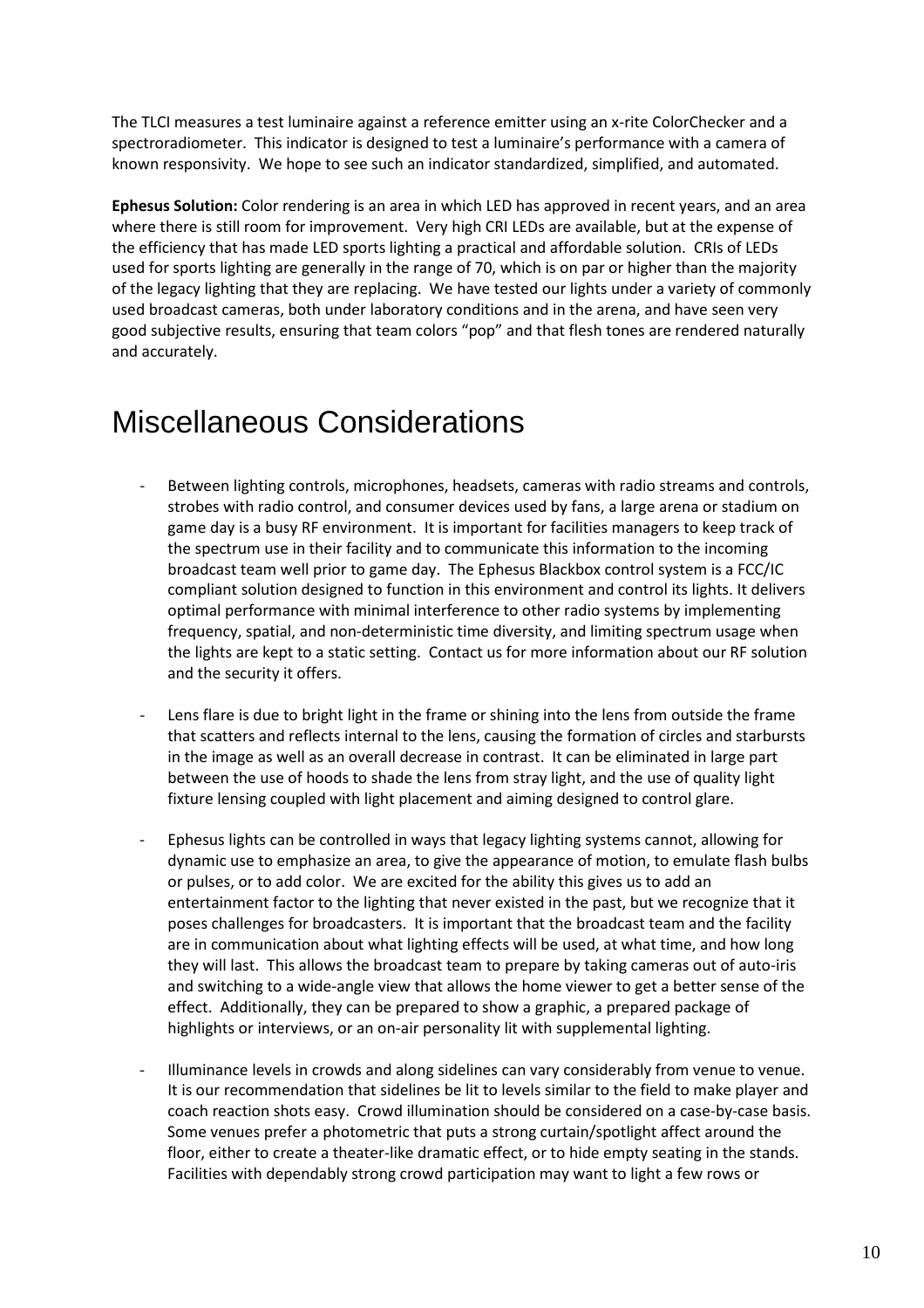seating to levels similar to the field so that camera operators can easily get crowd reaction shots or interactions between fans and players.

### So, what about 4K?

There are multiple proposed formats for the next generation of super-high definition video. There seems to be some momentum now for 4K video, which is a generic term for several formats of approximately 4,000 horizontal pixels (3,840 being targeted for consumer TV) by 2,160 vertical pixels. This resolution corresponds roughly to that achieved by scanning film for use in digital cinemas. The 2K and 4K naming convention represents a departure from the historical use of vertical resolution to describe 720 and 1080 high definition.

At 3,840 x 2,160 resolution, 4K has 4 times the pixels of 1080 HD video, and approaches the limits of the human eye to resolve detail when viewed at a distance roughly equivalent to the diagonal size of the screen. In theory, this equates to having 3 sensors of 8.3 million photosites on a prism-based camera, or 25 million photosites on a Bayer pattern sensor. In reality, some camera manufacturers are using some interpolation and marketing speak to create 4K images from sensors with less resolution. Whatever the case, the upshot of 4K is higher resolution frame on sensors that are the same size as sensors used on current and previous cameras.

All else being equal, individual photosites on a 4K camera will collect a quarter of the light at given exposure settings compared to the photosites on a 1080p camera, and therefore will require more light on the target. In practice, new generations of cameras come with new generations of sensors, which generally provide better read and quantization noise characteristics, somewhat mitigating the need for increased lighting. It is this increase in noise handling capability in cameras that has kept light level specifications more or less constant through the transition from standard definition to 720p, 1080i and 1080p, and now 4K.

While 4K does not currently impose any new frame rate requirements on the lighting, there are calls for higher frame rate standards, as there is some evidence that the added resolution makes blur between frames more noticeable at 30 or 60 frames per second. Testing in this area is ongoing, so it will likely take some time before new standards result. Should frame rates rise to the neighborhood of 120 frames per second, broadcasters will likely find themselves dealing with increased problems with flicker in fluorescent and magnetic ballast equipped metal-halide lights. Properly designed LED fixtures will be flicker-free at frame rates several times higher yet. Regardless of frame rates, it may be desirable to shoot at faster shutter speeds, as increased resolution yields an increased desire to pull freeze-frames out of the video for use in other media. Shutter speeds required to freeze motion can be many times faster than those that would normally be used in video, where motion blur in an individual frame isn't noticeable.

From a lighting standpoint, broadcast of 4K video demands nothing new, but does demand more of the same; increased illuminance levels for optimal image quality and the ability to increase shutter speeds, more attention to how backgrounds and crowds are lit as background detail becomes more visible, and good illuminance and color temperature uniformity, as the clearer image provides more detail over a greater field of view.

Ephesus LED lighting meets these demands: Fixtures with output ranging from a dimmable 16,000 lumens to over 115,000 provide our photometric engineers with the options they need to get the light levels needed for any broadcast on the surface of play. Tight control over color temperature coupled with multiple lensing options give the ability to keep those light levels uniform in intensity and color across that surface. Control circuitry designed specifically for sporting events ensures flicker-free broadcast at frame rates far greater than any forthcoming 4K standards.